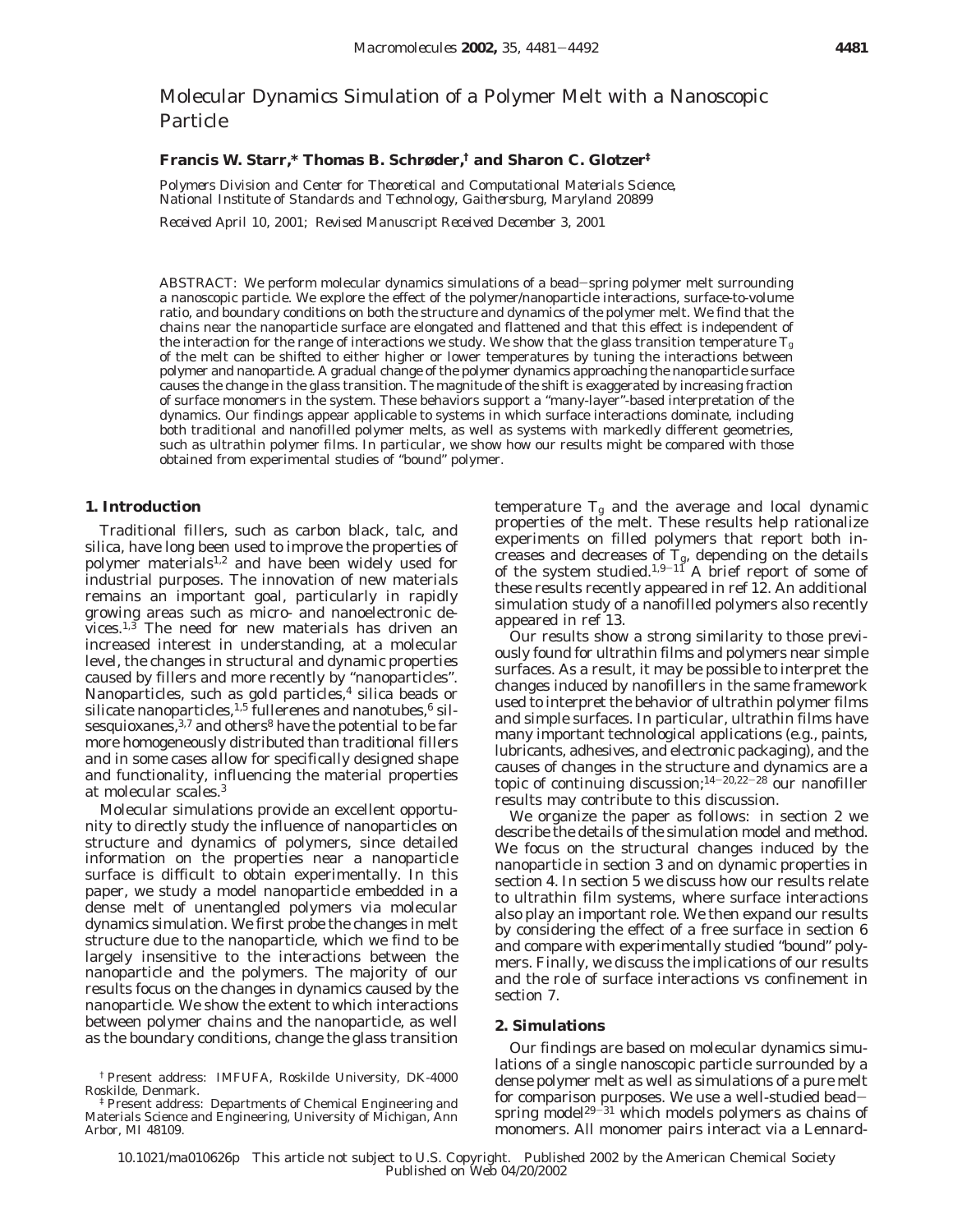Jones (LJ) potential *V*LJ, and bonded monomers along a chain are connected via a FENE anharmonic spring potential

$$
V_{\text{FENE}} = -k(R_0^2/2) \ln(1 - (r/R_0)^2)
$$
 (1)

where *r* is the distance between neighboring monomers, and  $k$  and  $R_0$  are adjustable parameters that we will discuss.

Several truncations of the LJ potential have been considered in previous works; Kremer and Grest truncated at the minimum of the LJ potential and shifted the potential so that it is zero and continuous at 21/6*σ* (where  $\sigma$  is the LJ length parameter), resulting in a nearly athermal model.32 Bennemann et al.33 truncated and shifted the potential at 2'21/6*σ*, resulting in a system displaying a temperature-driven glass transition, as we also desire. However, the truncation used by Bennemann et al. has a discontinuity in the force at the cutoff distance  $r_c$ . An expression for the force without a discontinuity allows for direct potential energy minimization via a steepest descent in order to study the underlying potential energy surface, often used to characterize glass-forming systems;<sup>34,35</sup> such a study of this model will be presented elsewhere. To avoid a discontinuity in the force, we use the so-called "shiftedforce" (sf) potential<sup>36</sup> for  $r < r_c$ 

$$
V_{\rm sf}(r) = V_{\rm LJ}(r) - V_{\rm LJ}(r_{\rm c}) - (r - r_{\rm c}) \frac{\mathrm{d} V_{\rm LJ}(r)}{\mathrm{d} r}\bigg|_{r = r_{\rm c}} \quad (2)
$$

*We choose*  $r_c = 2.5\sigma$ *. For*  $r > r_c$ *,*  $V_{\text{sf}}(r) = 0$ *. We find that* this potential results in a melt with no significant qualitative differences from those of ref 33. However, we point out that ref 33 studied chains of 10 monomers, while we focus on chains of 20 monomers.

We use reduced units in which  $m = \sigma = \epsilon = 1$  ( $\epsilon$  is the LJ energy parameter and *m* is the monomer mass), since we do not aim to study a specific polymer, and we present our results in "reduced units", where length is in units of  $\sigma$ , time in units of  $\sigma \sqrt{m/\epsilon}$ , and temperature in units  $\epsilon/k_B$  ( $k_B$  is Boltzmann's constant). The parameters of the FENE potential are  $k = 30$  and  $R_0 = 1.5$ , as used in ref 33. This choice introduces incompatible length scales in the inter- and intrapolymer interactions; this incompatibility inhibits crystallization, allowing us to study the slow dynamics approaching the glass transition. Furthermore, this choice ensures relatively stiff bonds and avoids very high-frequency modes and chain crossing. The average bond length for these parameter choices is narrowly distributed around 0.96.

For the pure melt, we simulate 100 chains of  $M = 20$ monomers each (a total of  $N = 2000$  monomers), below the entanglement length, but long enough that chains exhibit Gaussian statistics, in the sense that the endto-end distance  $R_e^2 = 6R_g^2$ , where the radius of gyration<br>is defined by<sup>37</sup> is defined by<sup>37</sup>

$$
R_{\rm g}^{\ 2} = \frac{1}{M^2} \left( \sum_{i,j=0}^{M} \left( \mathbf{r}_i - \mathbf{r}_j \right)^2 \right) \tag{3}
$$

where  $\mathbf{r}_i$  is the position of monomer *i* and  $\langle ... \rangle$  denotes an average over chains and configurations. We study state points in the range  $T = 0.35-4.0$  at a constant density of  $\rho = 1.0$ . Periodic boundary conditions are used in all directions. We summarize the thermodynamic and

**Table 1. Summary of the Simulations of the Pure Melt***<sup>a</sup>*

| T     | $\overline{U}$ | $\tau$ | $t_{eq}$            | $t_{pr}$          |
|-------|----------------|--------|---------------------|-------------------|
| 0.350 | 14.65          | 678    | $3.3 \times 10^{4}$ | $5 \times 10^4$   |
| 0.370 | 14.68          | 285    | $5 \times 10^3$     | $3\times10^4$     |
| 0.401 | 14.73          | 132    | $2.6 \times 10^{3}$ | $4 \times 10^3$   |
| 0.423 | 14.77          | 72.2   | $1.5 \times 10^{3}$ | $3 \times 10^3$   |
| 0.447 | 14.81          | 45.9   | $2 \times 10^3$     | $1 \times 10^3$   |
| 0.495 | 14.89          | 22.6   | $1.5 \times 10^{3}$ | $1 \times 10^3$   |
| 0.583 | 15.04          | 10.2   | $1.5 \times 10^{3}$ | $3 \times 10^2$   |
| 0.693 | 15.20          | 5.38   | $3 \times 10^2$     | $4 \times 10^{2}$ |
| 0.795 | 15.35          | 3.84   | $1 \times 10^3$     | $4 \times 10^{2}$ |
| 0.903 | 15.57          | 2.74   | $6 \times 10^2$     | $4 \times 10^{2}$ |
| 1.005 | 15.65          | 2.19   | $1 \times 10^3$     | $2 \times 10^2$   |
| 1.256 | 15.98          | 1.55   | $1 \times 10^2$     | $2 \times 10^2$   |
| 1.510 | 16.30          | 1.15   | $4 \times 10^{2}$   | $1 \times 10^2$   |
|       |                |        |                     |                   |

*<sup>a</sup>* All simulations consist of 100 chains of 20 monomers at density 1.0. *U* is the average potential energy per particle, and *τ* is the relaxation time of the intermediate scattering function of the monomers at the *q*-vector corresponding to the maximum in the structure factor. State points are equilibrated for a time *t*eq, followed by production runs of duration  $t_{\text{pr}}$ ; the number of time steps may be recovered by dividing by the incremental time step of 0.002. We average dynamic properties over multiple possible starting times to reduce noise. Note that at  $T = 0.35$  and 0.37, we perform two independent runs to further improve statistics.

simulation details of each state point corresponding to the pure melt in Table 1.

We wish to model the nanoparticle with sufficient detail that it has general features typical of both traditional filler particles,<sup>1,2</sup> such as a primary carbon black particle, and newer nanoparticles. $3-7$  Therefore, we design the nanoparticle such that (i) it has a size of order 10 nm and (ii) it is highly faceted and symmetric, such as gold nanoparticles;<sup>4</sup> specifically, we choose an icosahedral shape for the nanoparticle.

To maintain the icosahedral shape, we assign ideal force sites at the vertices, at four equidistant sites along each edge of length  $I = 5 \cdot 2^{1/6}$ , <sup>38</sup> and at six symmetric<br>sites on the interior of each face of the icosahedron sites on the interior of each face of the icosahedron, forming a triangular lattice, as shown in Figure 1a. The size of the facets is chosen roughly equal to the end-toend distance  $R_{e}$  of the polymers comprising the surrounding melt, which is *O*(10 nm). We tether a LJ particle to each of these sites by a FENE spring to maintain a relatively rigid structure, which allows for thermalization and a small surface roughness of the nanoparticle; for the tether we use a stiffer spring  $(k_p)$  $=$  45), larger mass ( $m_p = 2m$ ), and smaller bond length parameter  $(R_0^0 = 1.0)$  than used for the polymers to reduce the fluctuation of nanonarticle sites. For interreduce the fluctuation of nanoparticle sites. For interactions between the nanoparticle force sites, we use the same form of LJ interaction as used for nonbonded monomers, given in eq 2. We choose the nanoparticle site size  $\sigma_{\rm p} = \sigma$ , and the strength of the particle-particle interactions  $\epsilon_{\text{pp}} = 2\epsilon$ . The nanoparticle site spacing of 21/6, the preferred distance of the LJ potential, is small enough to prevent chains from penetrating the nanoparticle surface, except at very high density or temperature. To avoid any spurious effects that might be induced by a large cavity inside the nanoparticle, a replica of the particle with three sites on an edge and one with only sites at the vertexes are layered inside the outer icosahedron, reminiscent of a "Russian doll". This yields a total 356 force sites associated with the nanoparticle.

To determine which properties are a result of the steric constraints (excluded volume) imposed by the nanoparticle and which properties are affected by monomer-particle attraction, we consider a system with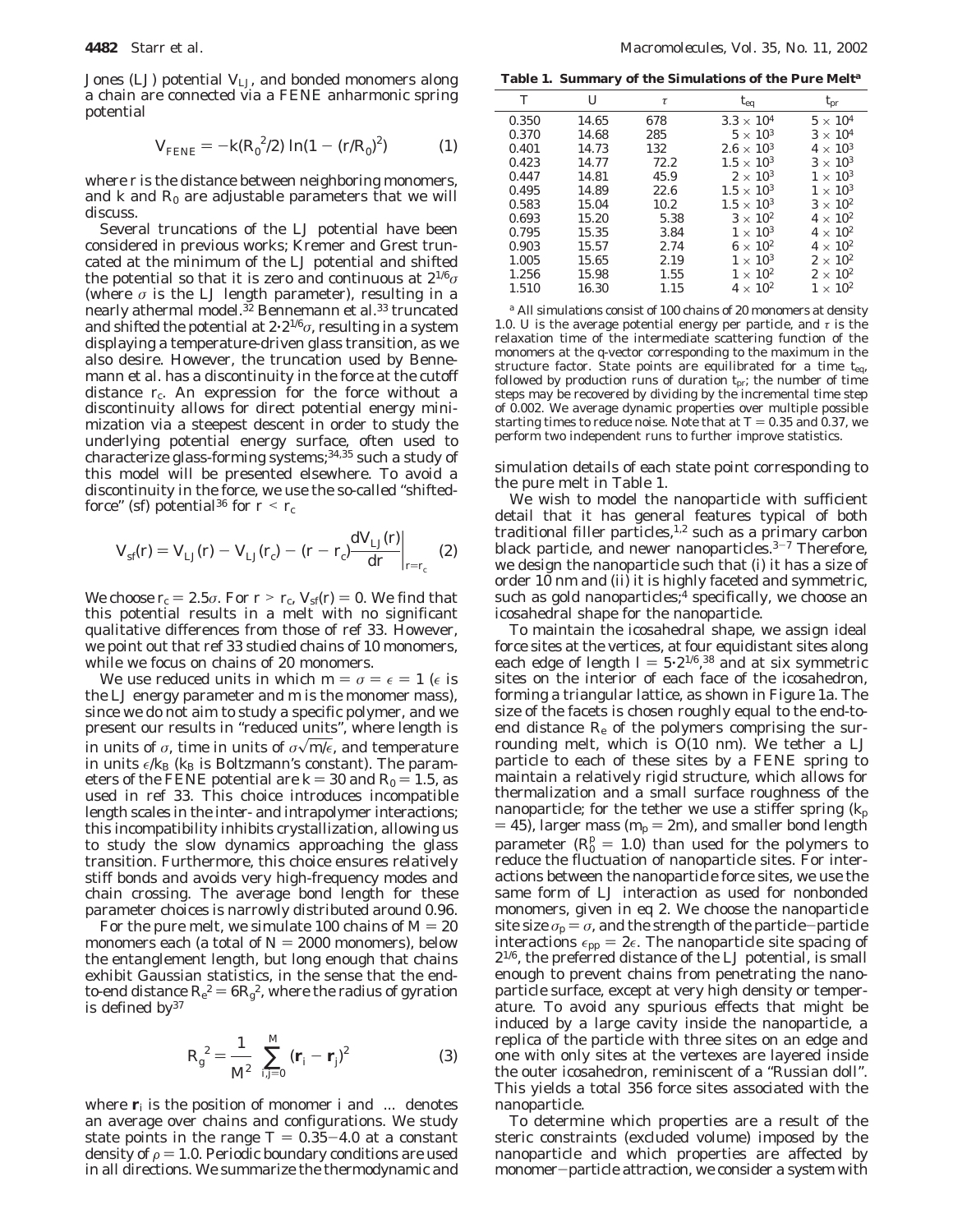

**Figure 1.** (a) Schematic showing the locations of the ideal force sites associated with the nanoparticle. The dark lines are to aid in distinguishing the faces of the icosahedron. (b) "Snapshot" of our simulation of the filled polymer melt. The bonds between nearest-neighbor monomers along a chain are drawn in various shades of gray for clarity.

a nanoparticle having only an excluded-volume interaction as well as a system with a nanoparticle having excluded-volume and attractive interactions. We choose the same parameters for the interaction potential for all nanoparticle force sites.39 We also use the LJ interaction described by eq 2 for monomer-nanoparticle interactions in the case of the attractive nanoparticle; for excluded-volume interactions only, we drop the *r*<sup>6</sup> attractive term in the LJ potential and leave all other parameters unchanged. For monomer-particle interactions, we use the Lorentz-Berthelot<sup>36</sup> mixing rules  $\epsilon_{\rm mp} = \sqrt{\epsilon_{\rm mm} \epsilon_{\rm pp}}$ . Our choice yields monomer-particle interactions that are stronger than monomer-monomer interactions, as expected for many nanoparticles and fillers. A snapshot of the simulation is shown in Figure 1b.

We simulate systems with 400, 200, and 100 chains of  $M = 20$  monomers each (for totals of  $N = 8000, 4000$ , and 2000 monomers) to address the effect of varying the surface-to-volume ratio of polymers. To compare the simulations of the filled system with the pure melt, we must be careful that the density of monomers far from the nanoparticle coincides with that of the pure system, since a slight change in density can cause a trivial, but significant, change in the structural and especially dynamic properties of the system. In this way, we probe only the changes caused by the interactions with the nanoparticle. A series of preliminary simulations was carried out to determine the box size so that the local density far from the nanoparticle deviates at most by 0.2% from the density of the pure melt; ref 33 studied the effect of density on  $T_g$  (actually, the closely related *TMCT*), and a density difference of 0.2% causes a change in  $T_g$  less than those we report from the effect of

**Table 2. Summary of the Simulations of the Polymer/ Nanoparticle System for Attractive Polymer**-**Particle Interactions***<sup>a</sup>*

| T    | $N_p$ | L     | U     | τ     | $t_{eq}$            | $t_{pr}$            |  |
|------|-------|-------|-------|-------|---------------------|---------------------|--|
| 0.35 | 400   | 20.4  | 13.73 | 2166  | $1.2 \times 10^{4}$ | $3.6\times10^4$     |  |
| 0.37 | 400   | 20.4  | 13.76 | 928   | $9 \times 10^3$     | $1.8\times10^4$     |  |
| 0.40 | 400   | 20.4  | 13.80 | 386   | $7.8 \times 10^3$   | $1.8 \times 10^{4}$ |  |
|      | 200   | 16.51 | 12.97 | 951   | $1.8\times10^4$     | $6\times10^4$       |  |
| 0.42 | 400   | 20.4  | 13.85 | 180   | $7.2 \times 10^3$   | $3\times10^3$       |  |
| 0.45 | 400   | 20.4  | 13.90 | 87.5  | $6 \times 10^3$     | $1.5 \times 10^{3}$ |  |
|      | 100   | 13.58 | 11.56 | 671   | $1.8\times10^4$     | $3.6 \times 10^4$   |  |
| 0.50 | 400   | 20.4  | 13.99 | 40.5  | $6 \times 10^3$     | $1.5 \times 10^{3}$ |  |
|      | 200   | 16.51 | 13.16 | 65.1  | $1.2 \times 10^{4}$ | $4.8\times10^4$     |  |
|      | 100   | 13.58 | 11.65 | 135.5 | $1.2 \times 10^{4}$ | $1.8 \times 10^{4}$ |  |
| 0.55 | 400   | 20.4  | 14.08 | 21.2  | $3\times10^3$       | $6 \times 10^2$     |  |
| 0.60 | 400   | 20.4  | 14.61 | 13.1  | $3.6\times10^3$     | $6\times10^2$       |  |
|      | 200   | 16.51 | 13.33 | 17.3  | $6 \times 10^3$     | $2.4 \times 10^{4}$ |  |
|      | 100   | 13.58 | 11.84 | 23.2  | $6 \times 10^3$     | $1.8 \times 10^{4}$ |  |
| 0.70 | 400   | 20.4  | 14.32 | 6.98  | $1.8\times10^3$     | $3 \times 10^2$     |  |
|      | 200   | 16.51 | 13.50 | 8.46  | $6 \times 10^3$     | $2.4\times10^4$     |  |
|      | 100   | 13.58 | 12.04 | 11.2  | $6\times10^3$       | $1.8\times10^4$     |  |
| 0.80 | 400   | 20.4  | 14.48 | 4.60  | $1.2 \times 10^3$   | $1.8\times10^{2}$   |  |
|      | 200   | 16.51 | 13.66 | 5.27  | $3\times10^3$       | $1.2\times10^4$     |  |
|      | 100   | 13.58 | 12.19 | 5.71  | $3\times10^3$       | $1.2 \times 10^{4}$ |  |
| 0.90 | 400   | 20.4  | 14.62 | 3.23  | $1.5 \times 10^{3}$ | $9 \times 10^{1}$   |  |
|      | 200   | 16.51 | 13.81 | 4.05  | $3 \times 10^3$     | $1.2 \times 10^{4}$ |  |
|      | 100   | 13.58 | 12.36 | 4.39  | $3\times10^3$       | $1.2 \times 10^{4}$ |  |
| 1.00 | 400   | 20.4  | 14.77 | 2.59  | $1.2 \times 10^3$   | $9\times10^{1}$     |  |
|      | 200   | 16.51 | 13.96 | 2.86  | $3\times10^3$       | $1.2 \times 10^{4}$ |  |
|      | 100   | 13.58 | 12.51 | 3.03  | $2.4 \times 10^3$   | $1.2 \times 10^{4}$ |  |
| 1.20 | 400   | 20.4  | 15.04 | 1.79  | $1.2 \times 10^{3}$ | $6\times10^{1}$     |  |
| 1.50 | 400   | 20.4  | 15.43 | 1.31  | $1.2 \times 10^{3}$ | $6 \times 10^{1}$   |  |
|      | 100   | 13.58 | 13.18 | 1.29  | $1.2 \times 10^{3}$ | $6 \times 10^3$     |  |
|      |       |       |       |       |                     |                     |  |

*<sup>a</sup>* At the two lowest *T*, two runs were performed to improve statistics. All chains have 20 monomers, and  $N_p$  is the total number of polymers.

**Table 3. Summary of the Simulations of the Polymer/ Nanoparticle System for Excluded-Volume Polymer**-**Particle Interactions***<sup>a</sup>*

| T    | L     | U     | τ    | $t_{eq}$            | $t_{\rm pr}$        |
|------|-------|-------|------|---------------------|---------------------|
| 0.40 | 20.6  | 13.98 | 106  | $3 \times 10^3$     | $6 \times 10^3$     |
| 0.45 | 20.58 | 14.07 | 40.3 | $1.8 \times 10^{3}$ | $1.2 \times 10^{3}$ |
| 0.50 | 20.56 | 14.16 | 22.8 | $1.5 \times 10^{3}$ | $6 \times 10^2$     |
| 0.60 | 20.54 | 14.32 | 9.83 | $1.2 \times 10^{3}$ | $3 \times 10^2$     |
| 0.70 | 20.52 | 14.48 | 5.76 | $1.2 \times 10^{3}$ | $3 \times 10^2$     |
| 0.80 | 20.51 | 14.63 | 4.09 | $1.2 \times 10^{3}$ | $3 \times 10^2$     |
| 1.00 | 20.49 | 14.92 | 2.57 | $1.2 \times 10^{3}$ | $1.2 \times 10^{2}$ |
|      |       |       |      |                     |                     |

*<sup>a</sup>* All simulations are of 400 chains of 20 monomers each.

interactions. We summarize the box sizes and temperatures simulated in Tables 2 and 3.

We employ the rRESPA multiple time step algorithm to improve simulation speed; $40$  we use a basic time step of 0.002 and use a three-cycle velocity verlet version of rRESPA with the forces separated into bonded (fast) and nonbonded (slow) components. The temperature is adjusted using the Andersen method;<sup>36</sup> for production runs, we wish to study the Newtonian dynamics present in the NVE ensemble. However, a small drift in the total energy (causing a slight increase in *T*) due to the accumulation of round-off error is unavoidable in the long simulations we present; to avoid any increase in *T*, we weakly couple the temperature to a Berendsen thermostat $36$  with a time constant 1000.

#### **3. Effect of Nanoparticle on Structure**

We first focus our attention on the effect the nanoparticle has on the melt structure. One of the simplest characterizations of the melt structure is the monomer pair distribution function  $g(t)$ . In Figure 2, we show  $g(t)$ for the pure system and the filled systems with 8000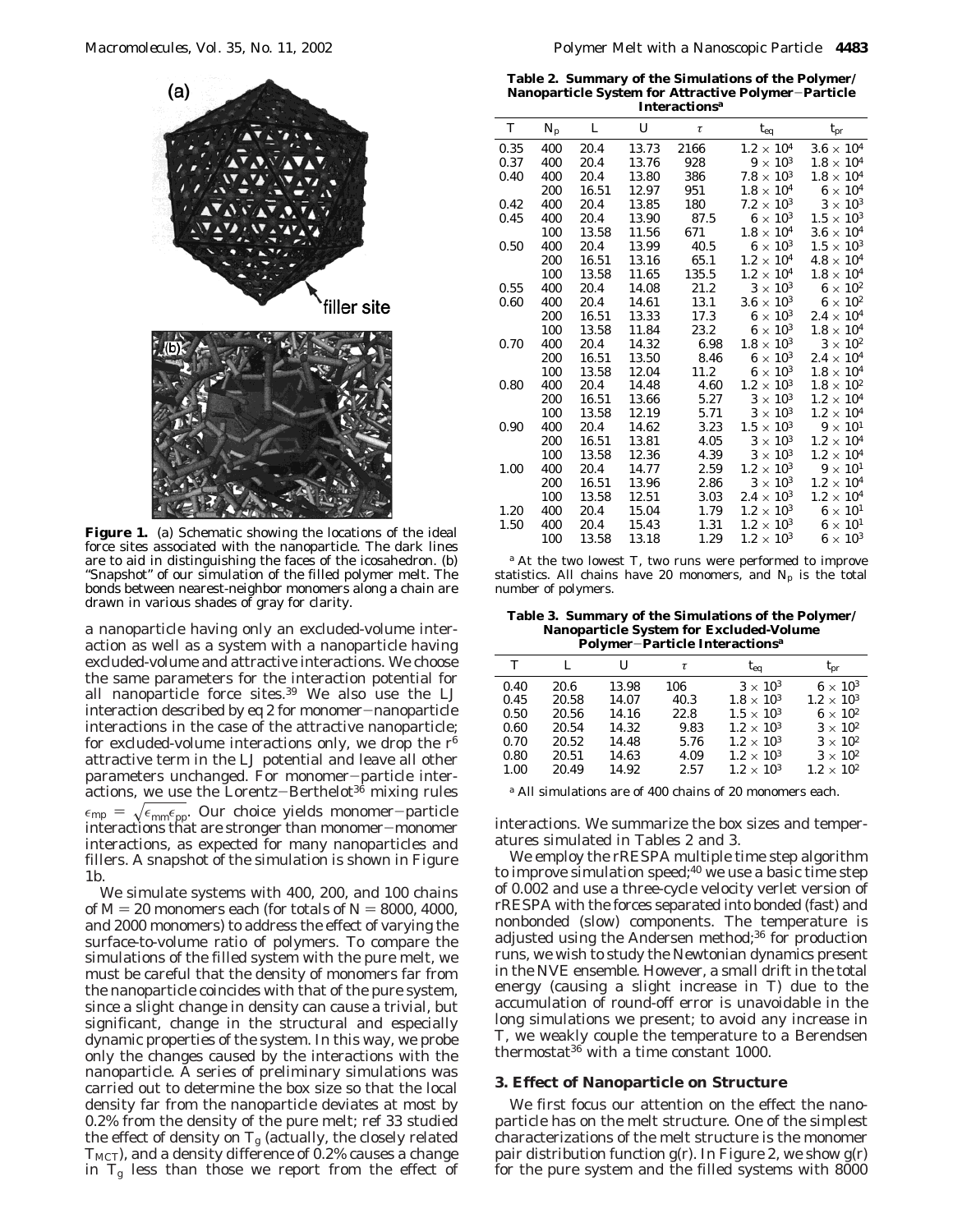

**Figure 2.** Pair distribution function *g*(*r*) for each system studied at  $T = 0.4$ . Successive curves are shifted by 0.2 on the vertical axis for clarity. When not shifted, the curves are nearly indistinguishable. Excluded-volume interactions correspond to the nonattractive case.



**Figure 3.** Monomer density profile  $\rho(d)$  as a function of the distance from the nanoparticle surface for  $T = 0.4$  and  $T =$ 1.0.

monomers at a low *T*, where we expect the structural differences are most pronounced since the thermal noise is reduced. There is no obvious difference in *g*(*r*) between the filled and unfilled systems. Since the relative number of "surface" monomers is quite small in the 8000 monomer system, any differences in structure caused by surface effects are overwhelmed. However, even in the smaller filled systems (with a greater surface-tovolume ratio), we find that the differences in *g*(*r*) are quite small.

**3.1. Monomer Density Profile.** To better understand the structural changes in the vicinity of the nanoparticle surface, we calculate the monomer density  $\rho(d)$  as a function of the distance *d* from the nanoparticle surface. Since the nanoparticle is icosahedral, it is nontrivial to calculate the distance of a monomer from the nearest surface. However, since the nanoparticle is nearly spherical, we may reasonably estimate  $d = r$ *r*surface, where *r* is the radial position of a monomer relative to the particle center and  $r_{\text{surface}} = (1/12)(42 +$  $18\sqrt{5}$ <sup>1/2</sup>*l* is the radius of the inscribed sphere of the icosahedron. We show  $\rho(d)$  for the filled system with (i) attractive and (ii) nonattractive (excluded volume only) interactions in Figure 3. In both cases,  $\rho(d)$  has a welldefined layer structure. In the attractive case, we see a pronounced enhancement in the polymer density in the first layer, which we expect due to the relatively strong

monomer-particle attraction; these density oscillations persist over a distance of roughly 4-5 monomers. Not surprisingly, the density profile becomes better defined as *T* decreases. In the case of nonattractive interactions, there is an enhancement in the density in the first layer. However, notice that the location of the first layer is "pushed out" slightly, in comparison to the attractive nanoparticle case. The position of this peak increases with decreasing *T*, since the monomers have less kinetic energy, limiting the distance of closest approach. The presence of a maximum in the absence of attraction is explained by the effective repulsion caused by the reduction in chain configurations near the wall, coupled with the dense melt pushing monomers back toward the surface, creating a "sandwiching" effect.<sup>21</sup> The presence of a maximum and subsequent oscillations in  $\rho(d)$  for both the attractive and nonattractive cases are consistent with the density profile of monomers observed near a smooth wall. $18-21$ 

**3.2. Chain Conformation.** The changes in the density profile must also be accompanied by some change in the local packing of the polymer chains, to which *g*(*r*) is clearly insensitive. Other measures of the average structure, such as  $\langle R_g \rangle$ ,  $\langle R_e \rangle$ , and distribution of bond lengths and angles, show no significant deviations from the pure system. However, by focusing on the dependence of  $R<sub>g</sub>$  (or  $R<sub>e</sub>$ ) on the distance *d* of the center-of-mass of a chain from the nanoparticle surface, we find a change in the overall polymer structure near the surface. We also resolve the radial component  $R_{\rm g}^{\rm \perp}$  of *R*<sup>g</sup> relative to the nanoparticle center (approximately the component perpendicular to the particle surface). We obtain the radial component by substituting the segment vector  $\mathbf{r}_i - \mathbf{r}_j$  in eq 3 with the dot product of the segment vector and the normalized bisector of each chain segment relative to the particle center, yielding

$$
R_{\rm g}^{\perp 2} = \frac{1}{M^2} \left\{ \sum_{i,j=0}^{M} \left( \frac{(\mathbf{r}_i - \mathbf{r}_j) \cdot (\mathbf{r}_i + \mathbf{r}_j)}{|\mathbf{r}_i + \mathbf{r}_j|} \right)^2 \right\} \tag{4}
$$

Note that this equation assumes the filler center is located at the origin. In Figure 4, we show  $R_{\rm g}^{\rm 2}$  and  $R_{\rm g}^{\rm \perp\,2}$ for both attractive and nonattractive monomer-particle interactions at one temperature.  $R_g^2$  increases by about 25% on approaching the particle surface; at the same time  $R_{\rm g}^{\perp\,2}$  decreases by slightly more than a factor of 2 for both attractive and nonattractive systems. The combination of these results indicates that the polymers become slightly elongated near the surface and flatten significantly, orienting with the particle surface. Note that not all monomers belonging to a given "surface polymer" are located in the first surface layer, as depicted in Figure 5. We also point out that the chains retain a Gaussian conformation near the nanoparticle surface, in the sense that  $R_e^2 = 6R_g^2$ ; however, the probability distribution of the monomer coordinates is probability distribution of the monomer coordinates is not symmetric in all directions.

The range of the flattening effect roughly spans a distance  $R_{g}$  from the surface, and the results depend only weakly on *T*. We also performed an additional simulation with double the attraction strength between the nanoparticle and polymers and did not find any significant further effect on the chain structure. The independence of the chain structure on the interaction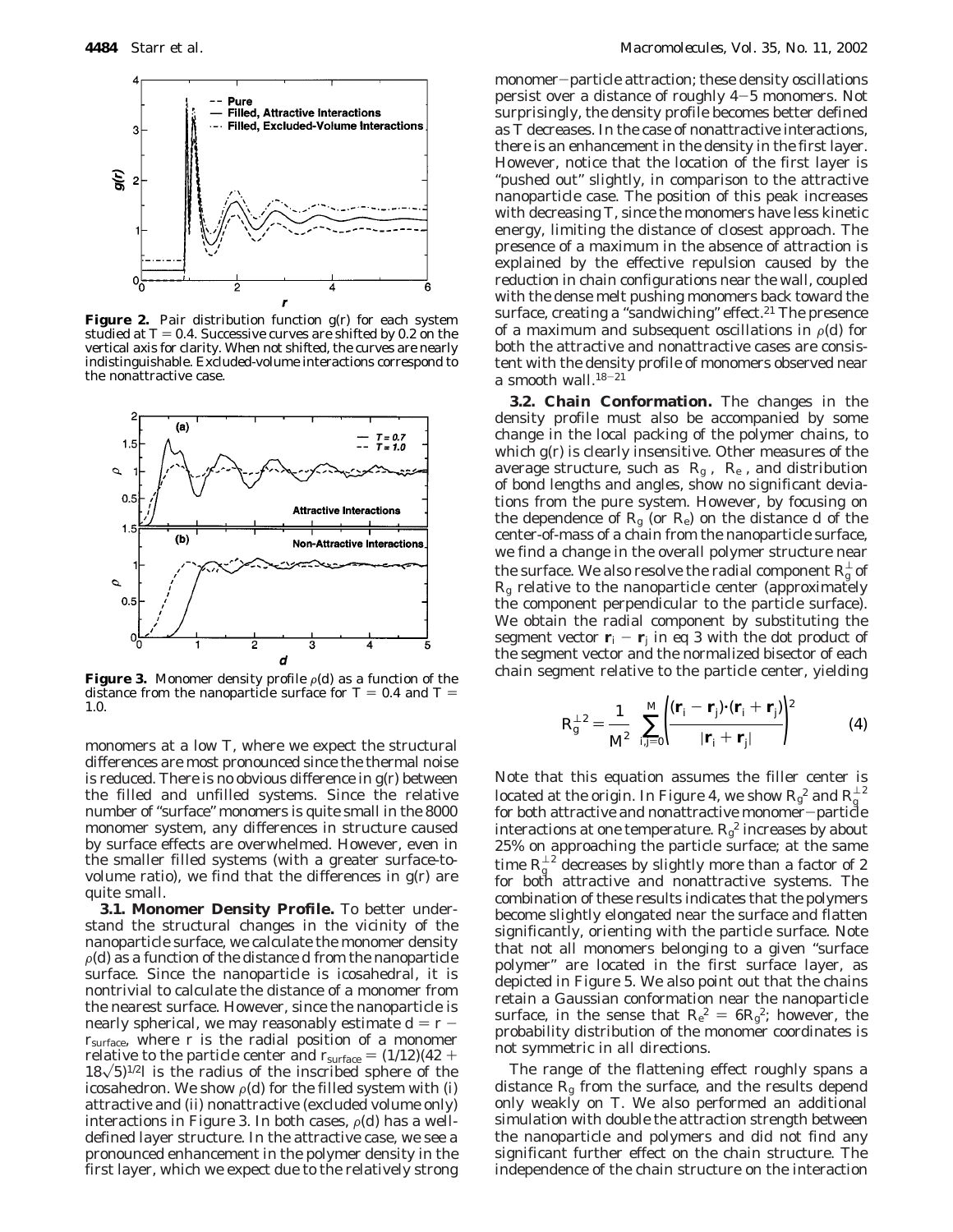

**Figure 4.** Radius of gyration  $R<sub>g</sub>$  of the polymer chains as a function of distance  $d\langle R_{g}\rangle$  of the center of mass of a chain from the nanoparticle surface for  $T = 0.4$ . We also resolve the component perpendicular to the surface, which we label by  $R_{\rm g}^{\perp}$ . We show results for (a) attractive and (b) nonattractive interactions. The dotted line shows  $\langle R_{\rm g}^2 \rangle$  for the pure system. The increase of  $R_{\rm g}$ , coupled with the decrease of  $R_{\rm g}^{\rm L}$ , indicates that the chains become increasingly elongated and "flattened" as the surface of the nanoparticle is approached. The effect appears largely independent of the temperature and numerical values of the potential parameters.



**Figure 5.** A few representative polymers that have monomers near the nanoparticle surface.

suggests that the altered shape of the polymers is primarily due to geometric constraints of packing the chains close ( $d \le R_g$ ) to the surface. In other words, the surface provides a preferential orientation for the polymers, and it is natural that this effect should persist for a distance *R*g, roughly corresponding to the chain size. These results are also reminiscent of the properties of polymers near a wall and polymer thin films, despite the comparable size of chains and the nanoparticle, which we will discuss in detail in section 5.

In the case that the interactions with the nanoparticle are significantly stronger and longer ranged, the observed effect on chain structure may be quite different. For an attractive interaction, increasing the strength and range would likely exaggerate the current effect; conversely, for a long-ranged repulsion, the chain might be elongated perpendicular to the surface, similar to a polymer brush. We expect such alteration in struc-



**Figure 6.** Intermediate scattering function  $F(q_0, t)$  for all state points studied with  $N_p = 400$ . (a) Pure system at  $T = 2.0, 1.5$ , 1.25, 1.1, 1.0, 0.9, 0.8, 0.7, 0.6, 0.5, 0.45, 0.42, 0.4, 0.37, and 0.35. (b) Attractive nanoparticle system at  $T = 1.5, 1.2, 1.0$ , 0.9, 0.8, 0.7, 0.6, 0.55, 0.5, 0.45, 0.42, 0.4, 0.37, and 0.35. (c) Nonattractive nanoparticle system at  $T = 1.0, 0.9, 0.8, 0.7$ , 0.6, 0.55 0.5, 0.45, and 0.4.

ture both from physical intuition and on theoretical grounds.41,42

#### **4. Effect of Nanoparticle on Melt Dynamics**

**4.1. Effect of Polymer**-**Particle Interactions.** To quantify the effect of the nanoparticle on  $T_g$  and on dynamic properties, we first calculate the relaxation time *τ* of the radially-averaged intermediate scattering function

$$
F(q,t) \equiv \frac{1}{NS(q)} \left\langle \sum_{j,k=1}^{N} e^{-i\mathbf{q} \cdot [\mathbf{r}_k(t) - \mathbf{r}_j(0)]} \right\rangle
$$
 (5)

We normalize by the structure factor *S*(*q*) such that  $F(q,0) = 1$ . The characteristic time for the decay of  $F(q,t)$ diverges as  $q \rightarrow 0$  and has a local maximum at  $q_0 \approx$ 7.08, the location of the first maximum in *S*(*q*). We show *F*(*q*0,*t*) for several *T* for each system studied in Figure 6. At sufficiently low *T*, each system shows a two-step relaxation of  $F(q,t)$ . Notice that for the filled attractive system, where the relaxation at a given *T* is slowest,  $F(q_0,t)$  does not fully decay to zero at the lowest temperatures. This indicates that there is a very slow component of the relaxation; indeed, as we will show later, this appears to be attributable to slowed dynamics near the surface of the nanoparticle.

To facilitate comparison of the relaxation between systems, we next focus on the relaxation time *τ*, which we define by  $F(q, \tau) = 0.2$ . The exact choice for the definition of *τ* does not qualitatively affect our results. Relative to the pure system, we find that *τ* is larger at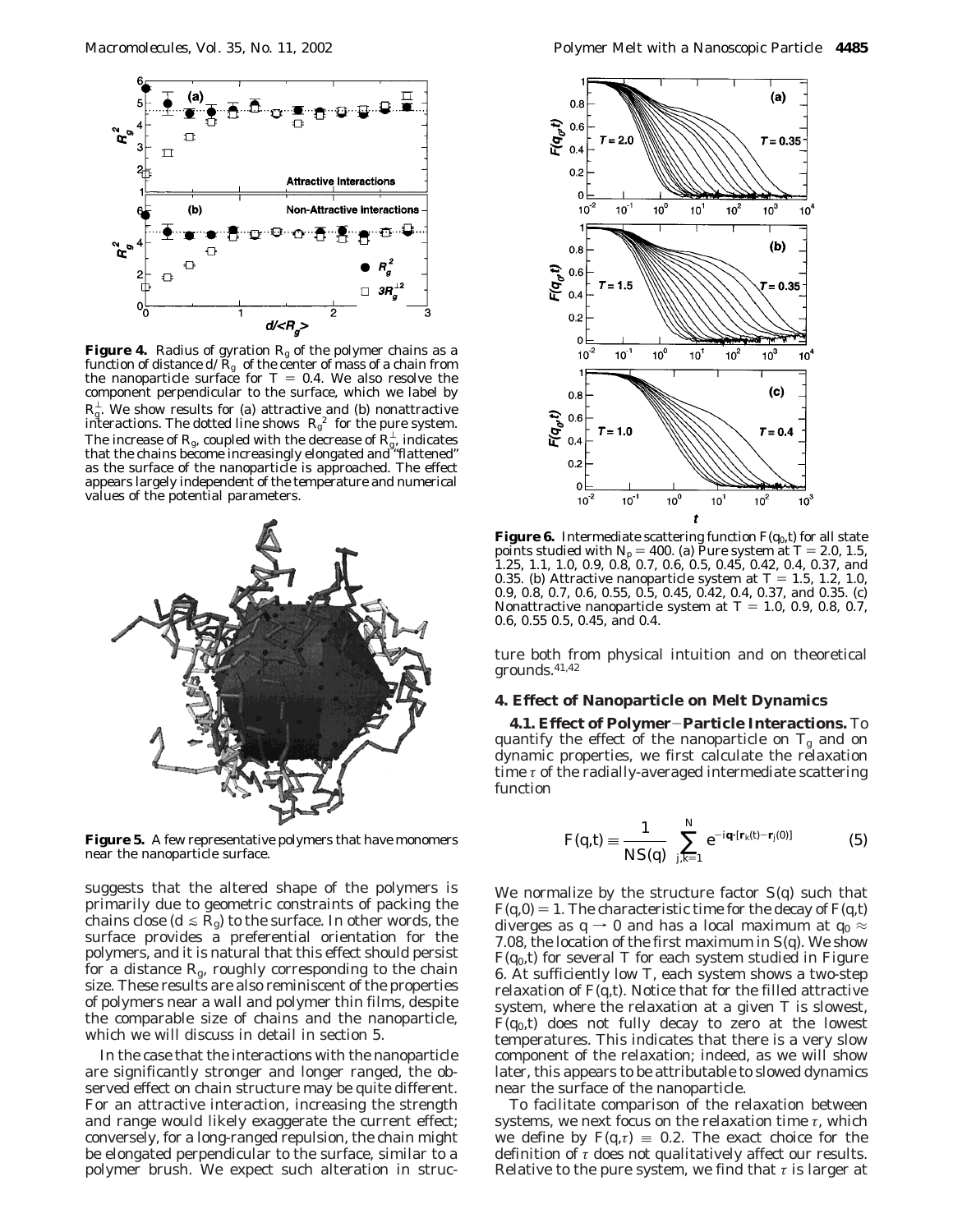

**Figure 7.** Temperature dependence of the relaxation time of the intermediate scattering function. The lines are a fit to the VFT form of eq 6. The inset shows the same data plotted against reduced temperature  $T_0/(T-T_0)$  to show the quality of the VFT fit. For clarity in the inset,  $\tau$  of the pure system is multiplied by 2, and  $\tau$  of the filled nonattractive system is multiplied by 4.

each *T* for the attractive system, and this difference increases with decreasing  $T$  (Figure 7). Hence, one expects that the attractive system has a higher  $T_{\text{g}}$ . Conversely,  $\tau$  in the nonattractive system is nearly indistinguishable from that in the pure system at high *T*; *τ* in the nonattractive system is slightly smaller at low *T* than in the pure system, and this difference increases with decreasing *T*. Thus, we expect the nonattractive system to have a lower  $T_{\rm g}$  than the pure system.

As a quantitative check on the expected  $T_g$  shift, we fit *<sup>τ</sup>* to the Vogel-Fulcher-Tammann (VFT) form

$$
\tau \sim e^{A/(T-T_0)} \tag{6}
$$

where  $T_0$  is typically quite close to the experimental  $T_g$ value,  $43$  provided the data used to fit eq 6 are at sufficiently low *T*; hence, changes in  $T_g$  are reflected in *T*0. Consistent with the changes in *τ* relative to the pure melt, we find that  $T_0$  increases in the system with attractive interactions but decreases in the system with only an excluded-volume interaction. Thus, the effect of the steric hindrance introduced by the nanoparticle decreases  $\tau(T)$  and  $T_0$ , although monomers have a reduced number of directions in which to move, and hence degrees of freedom that aid in the loss of correlations. The fact that  $T_0$  shifts in opposite directions for attractive vs purely excluded-volume interactions demonstrates the importance of the surface interactions, which we will probe further in the following.

**4.2. Effect of Concentration.** Experiments on filled polymer melts have shown that  $T_g$  shifts become more pronounced as the filler concentration increases.<sup>1,9-11</sup> However, simulating many nanoparticles in the melt requires system sizes substantially larger than we consider. However, we can trivially see some of the effects of concentration in the present simulations by varying the number of polymers surrounding the nanoparticle. This will show us the effect of changing the surface-to-volume ratio but does not provide insight into the possible changes due to interactions of polymers with multiple nanoparticles, such as chain bridging between nanoparticles or confinement.

Figure 8 shows estimated  $T_0$  values for each system size studied. As the mass fraction of nanoparticle (and thus surface-to-volume ratio) increases, the shift of  $T_0$ 



**Figure 8.** Effect of changing the surface-to-volume ratio on *T*g. Here, *f* is the mass fraction of nanoparticle, so increasing *f* corresponds to an increasing surface-to-volume ratio. The error bars estimate the range of  $T_0$  values that can be used in eq 6 to fit to the data.

becomes more pronounced. This is consistent with the hypothesis that the  $T_g$  shifts result from changes in the dynamics in the vicinity of the surface. The next section focuses on characterizing these surface dynamics.

**4.3. Dynamics Approaching Nanoparticle Surface.** To elucidate how the polymer dynamics are influenced by the interactions with the surface, we probe the melt dynamics as a function of distance from the nanoparticle surface. This can be done in the context of  $F(q,t)$  but is more clearly understood by limiting ourselves to the self (or incoherent) part  $F_{\text{self}}(q,t)$  of  $F(q,t)$ . To examine the relaxation properties of monomers near the surface, and as a function of distance from the surface, we calculate  $F_{self}(q, t)$  on the basis of the position of a monomer at  $t = 0$ . To further simplify this without loss of generality, we utilize the fact that monomers form well-defined layers surrounding the nanoparticle, as shown in Figure 3; hence, we split  $F_{\text{self}}(q,t)$  into the contribution from monomers located in each layer at *t*  $= 0$ . In this way, we decompose

$$
F_{\text{self}}(q,t) = \frac{1}{N} \sum_{\text{layers}} N_{\text{layer}} F_{\text{self}}^{\text{layer}}(q,t) \tag{7}
$$

where *N*layer is the number of monomers in a given layer.

We show  $F^{\text{layer}}_{\text{self}}(q_0, t)$  as well as  $F_{\text{self}}(q_0, t)$  for  $T = 0.4$  in gure 9.44 In the attractive system, the relaxation of Figure 9.44 In the attractive system, the relaxation of the layers closest to the nanoparticle are slowest, consistent with the system dynamics being slowed by the attraction to the nanoparticle and the increase in *T*g. Conversely, for the nonattractive system, we find that the relaxation of surface layer monomers is significantly enhanced compared to the bulk, consistent with the decrease of  $T_g$ . The altered dynamics persist for a distance slightly less than 2*R*<sup>g</sup> from the surface. We also show in Figure 10 that the relaxation of  $F^{\text{layer}}_{\text{self}}(q_0,t)$  for monomers farthest from the nanoparticle surface is nearly coincident with  $F_{\text{self}}(q_0, t)$  of the pure system, for either choice of monomer-particle interactions, indicating that at large distances bulklike behavior is recovered. Our results demonstrate that interactions play a key role in controlling  $T_g$  and the local dynamics of polymer/nanoparticle mixtures.

We further probe the effect of attractive interactions by performing a simulation with a stronger monomerparticle attraction ( $\epsilon_{mp}$  = 2) and another simulation with a weaker attraction ( $\epsilon_{mp} = 0.5$ ). Figure 11 shows the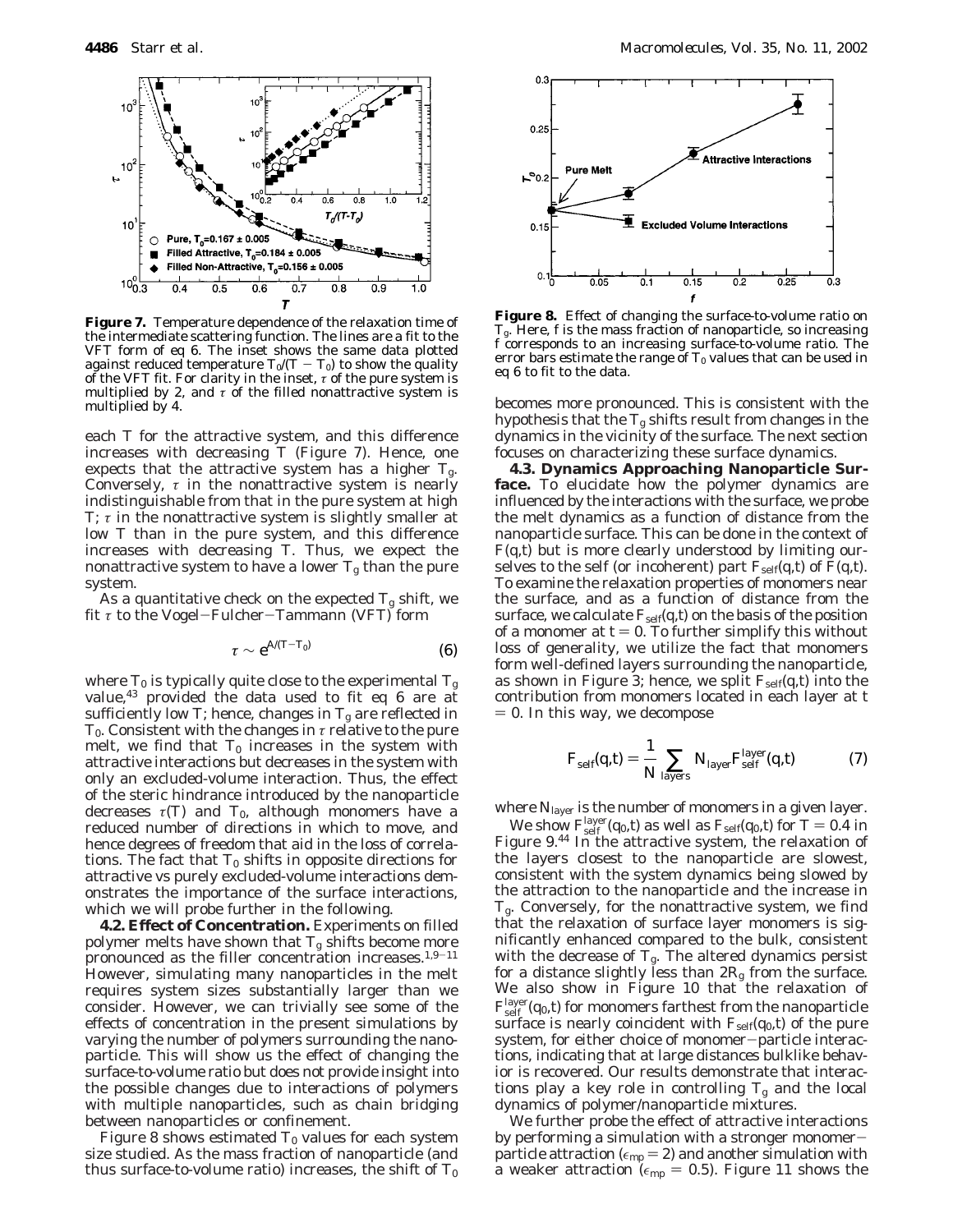

**Figure 9.**  $F_{self}(q_0, t)$  for the average of all monomers (dotted line) and decomposed into layers (defined by the distance from the nanoparticle surface) for (a) attractive interactions and (b) nonattractive interactions at  $T = 0.4$ . We define the layers using the monomer density profile  $\rho(d\langle R_{\rm g}\rangle)$ , as shown in Figure 3. We use the minima in  $\rho(r)$  to define the boundary between layers. In (a), we see that the relaxation near the nanoparticle surface is slowed by roughly 2 orders of magnitude. In contrast, (b) shows the relaxation of  $F_{self}(q_0, t)$  is enhanced by roughly 1 order of magnitude near the surface. The relaxation time of the outermost layer in both cases nearly coincides with the relaxation time of the pure system.



**Figure 10.**  $F_{self}(q_0, t)$  for the outermost monomers for both choices of particle-polymer interactions compared with  $F_{\text{self}}(q_0, t)$ of the pure system.

results for  $F_{\text{self}}^{\text{layer}}(q_0, t)$  for each of these systems at  $T = 0.4$  The system with strong interactions shows signifi-0.4. The system with strong interactions shows significantly slower relaxation of  $F_{\text{self}}^{\text{layer}}(q_0, t)$  near the nanoparticle surface, and these monomers do not fully relax on a time scale that is reasonably accessible to our simulations; as a result, we expect that the increase in *T*<sup>g</sup> is greater than that observed for weaker attractions. On the other hand, when the attraction is made much weaker, the monomers near the surface show a more rapid vibrational dephasing than the average and slightly slower dynamics in the primary  $(\alpha)$  relaxation of  $F_{\rm self}^{\rm layer}(q_0,t)$ . Hence, it might be possible that  $T_{\rm g}$  could shift to *lower T*, even when there are attractive monomer-particle interactions, provided they are quite weak.



**Figure 11.** (a)  $F_{\text{self}}(q_0, t)$  for the average of all monomers (dotted line) and decomposed into layers for a stronger polymer-particle attraction,  $\epsilon_{mp} = 2$ . The relaxation near the nanoparticle surface is significantly slower than with weaker polymer-particle attraction. (b)  $F_{self}(q_0, t)$  decomposed into layers for very weak polymer-particle attraction, showing that the surface monomer dynamics, while very similar to the bulk, are slightly altered.

Since we know that the monomers order in layers around the nanoparticle and the chain structure is nonisotropic near the nanoparticle surface, we wish to know whether there is an accompanying anisotropy in the dynamics of the monomers. More specifically, is there an increased tendency for monomers to remain within a specific layer, with relatively infrequent layer changes? This can be easily addressed by decomposing

$$
F_{\text{self}}(q,t) = F_{\text{self}}^{\perp}(q,t) F_{\text{self}}^{\parallel}(q,t)
$$
 (8)

where  $F_{\rm self}^{\perp}(q,t)$  is the radial component relative to the nanoparticle center, roughly perpendicular to the nanoparticle surface, and  $F_{\text{self}}^{||}(q,t)$  combines the angular components, roughly parallel to the nanoparticle surface. The component  $F_{\rm self}^{\perp}(q,t)$  is obtained by substituting  $\mathbf{r}_k(t) - \mathbf{r}_j(0)$  of eq 5 with the radial component, analogous to the calculation of  $R_g^{\perp}$  in eq 4. In the normalization, *S*(*q*) must also be broken into components in the same fashion.

If the relaxation is isotropic, then we expect  $F_{\text{self}}(q,t)$  $=(F_{\text{self}}^{\perp}(q, t))^3$ . Alternatively, if there is a decreased<br>tendency for monomer exchange between layers tendency for monomer exchange between layers,  $(F_{\text{self}}^{\perp}(q, t))^3 > F_{\text{self}}(q, t)$ ; i.e., the correlations involving motions between layers will not have relaxed as much motions between layers will not have relaxed as much as the correlations for motion within a layer. Figure 12 shows that at  $T = 0.4$   $F_{\text{self}}(q_0, t) \approx (F_{\text{self}}^{\perp}(q_0, t))^3$ , but  $(F^{\perp}(q_0, t))^3$  is slightly large for sufficiently large to  $(F_{\text{self}}^{\perp}(q,t))$ <sup>3</sup> is slightly larger for sufficiently large *t*. Hence, there is a slight increased relative tendency for monomer motion to occur within the layer rather than between layers.

In parallel with Figure 8, we also show how  $F(q_0, t)$ varies as a function of the system size for  $T = 0.5$ (Figure 13). As we decrease the system size, the ratio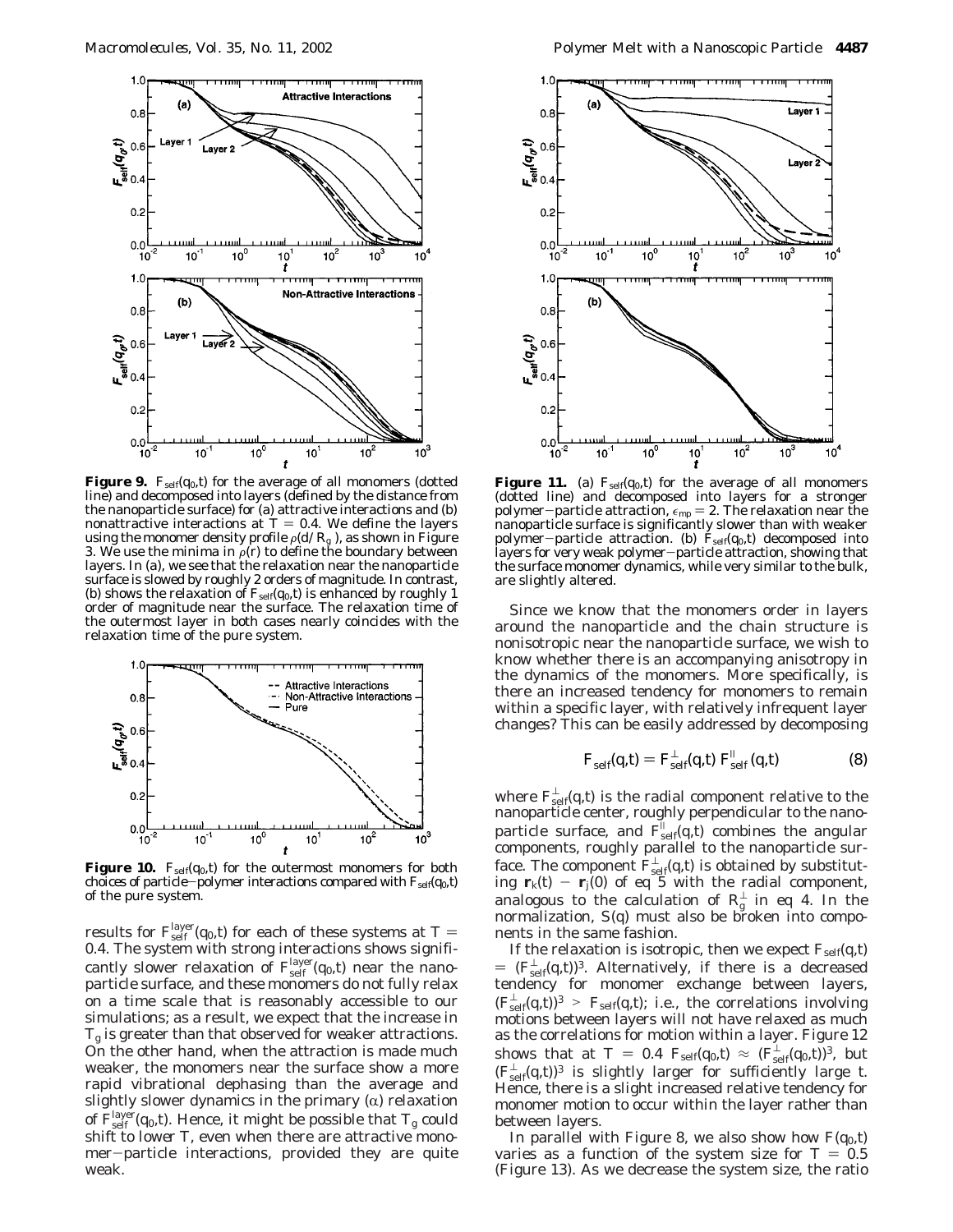

**Figure 12.**  $F_{self}(q_0, t)$  by layer (solid line), and decomposed into the perpendicular component  $F_{\text{self}}^{\!\bot}(q,t)^3$  (dotted line), showing that the relaxation is nearly isotropic, in marked contrast with the anisotropic structure of the chains shown in Figure 4.



**Figure 13.**  $F(q_0, t)$  at  $T = 0.5$  for each system size studied.



**Figure 14.**  $F_{self}(q_0, t)$  by layer for system sizes (a)  $N = 8000$ , (b) 4000, and (c) 2000. In each figure, the system average is indicated by a dashed line, and the relaxation of the layer nearest the surface is the uppermost curve.

of surface to volume increases, and so  $F(q_0, t)$  decays more slowly. However, if we consider the relaxation of each layer (Figure 14), we see that each layer relaxes more or less identically as we decrease the system size,



**Figure 15.**  $F_{self}(q_0, t)$  for all surface monomers (layer 1 of Figure 9a) and for those monomers at the corners at  $T = 0.4$ .

except that the number of layers is reduced.

**4.4. Effect of Geometry: Dynamics near a Corner.** Our simulations focus on the effects of a single nanoscopic particle surrounded by an unentangled melt of polymer chains. A real polymer-particle system, such as a filled polymer, contains many particles, and so there may be effects due to the interactions and geometry of multiple particles that we cannot capture in the present study. We expect the effect of interactions near the particle surface to be largely the same when many nanoparticles are present in the melt, but we expect additional effects on dynamic properties due to the more complex geometrical constraints. However, the dispersion of particles in the melt will be sensitive to the interactions, which will in turn affect the overall melt properties. This is an important area of future study. In the present system, we can explore the limited effect of the geometry by studying, e.g., the dynamics of monomers near the nanoparticle corners.

We calculate  $F_{\text{self}}(q_0, t)$  for those monomers that are initially within one monomer spacing of a corner of the nanoparticle. In Figure 15, we see that the relaxation of the corner monomers is qualitatively very similar to other surface monomers but somewhat faster. This can be expected since, at the corners, there are more free directions for a monomer to move than at a face of the nanoparticle. This supports the expectation that interactions will have a similar effect for more geometrically complicated orientations.

### **5. Relationship to Ultrathin Films**

As we hinted at earlier, our results seem applicable not only to nanoparticle/polymer systems but also to nearly any polymer system where surface interactions are important. One pertinent example is ultrathin polymer films (thickness  $\leq 100$  nm), where there is longstanding debate on the role of interactions vs confinement on  $T_g$  shifts,<sup>14,22,23</sup> local melt dynamics,<sup>14,24–28</sup> and melt structure.14-<sup>20</sup> Our simulations allow us to address the effects of interactions with a surface, without the additional complication of confinement effects present in thin films. It is largely agreed that ultrathin films on strongly attractive substrates increase  $T_{\rm g}$ , while weak substrate interactions (or no substrate, as in freely standing films) lead to a downward shift of  $T_g$ ; this is consistent with our results. This consistency is reasonable for particles with facets that are relatively smooth and large compared to  $R_g$ ; for nanoscopic particles, such as we study, it is interesting that a correspondence occurs even for  $R<sub>g</sub>$  close to the nanoparticle size.

Not surprisingly, the magnitude of the shifts we observe depends on the relative quantities of polymer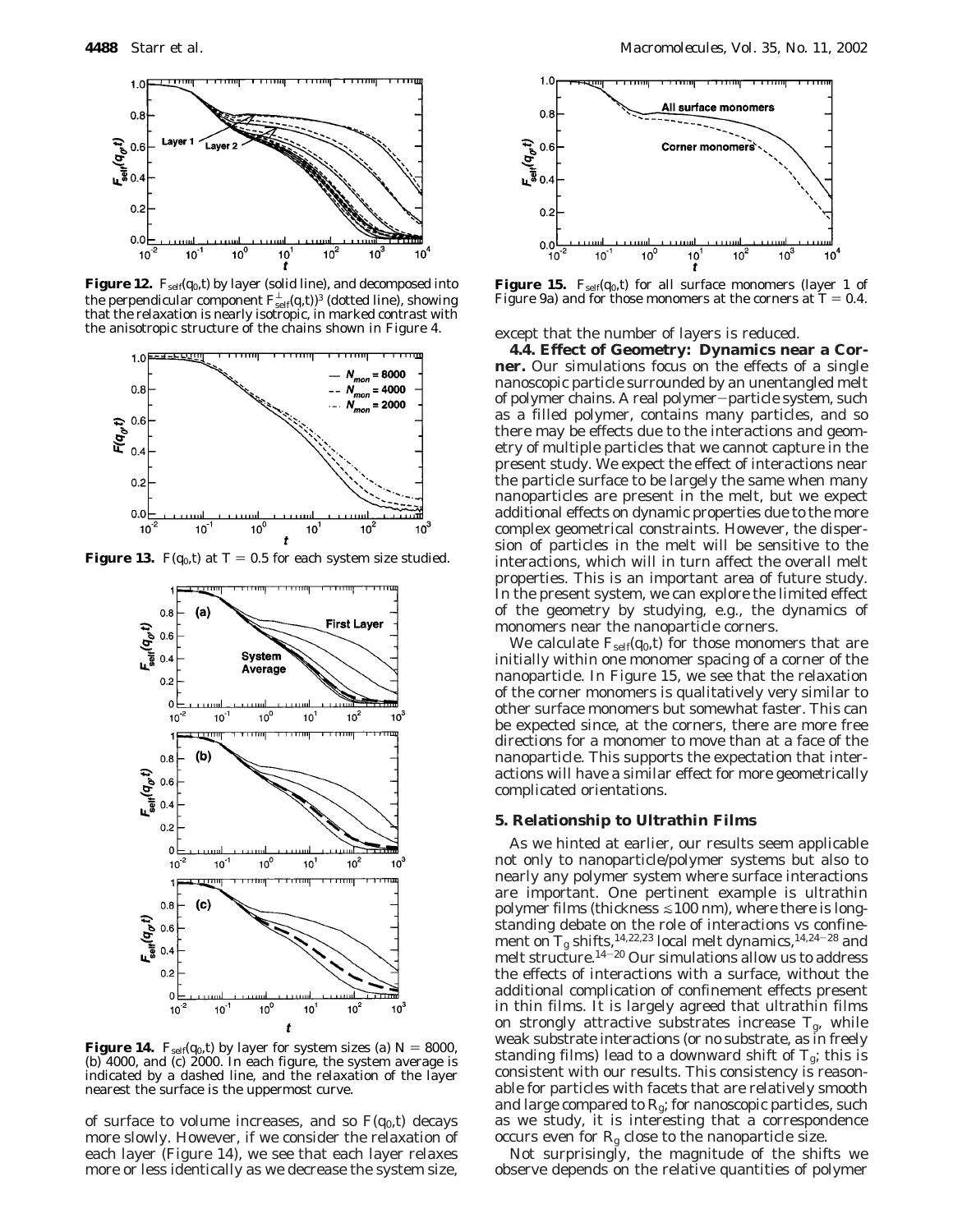and nanoparticle; a greater nanoparticle concentration would have a more dramatic effect (as observed experimentally in refs  $9-11$ ). Insofar as the magnitude of effects depends only on the ratio of the surface to bulk monomers, the thickness of the film is analogous to the inverse of the concentration of the nanoparticles. This is consistent with the experimental observation that  $T_g$ shifts are more pronounced as film thickness decreases. Recently, there have been several experiments on segmental motion in both freely standing and supported ultrathin films.<sup>14,24,25</sup> The observed speedup of segmental dynamics is consistent with a decreased  $T_{\mathrm{g}}$  found in calorimetric measurements14,22,23 At this time, it is not clear whether a model with layers of different mobility is applicable to understand  $T_{\rm g}$  shifts of thin films;<sup>14</sup> however, the parallel behavior we observe between the thin films and our simulations of a polymer-particle system supports this viewpoint. Finally, the elongation and flattening of polymers we observe near the nanoparticle have been observed in thin-film simulations $17-20$ as well as recent experiments;<sup>15,16</sup> the range of the effect found in ref 15 is quantitatively consistent with our results, which show the effect only for a range of roughly *R*g, while the results of ref 16 observed flattening for film thicknesses  $\leq 6R_g$ . We also found, as in ref 15, that the chains retain a Gaussian structure near the surface, since  $R_e^2 \approx 6R_g^2$ . Thus, our findings demonstrate that confinement is not a necessary ingredient for the observed changes in the dynamics and structure of polymers near surfaces. While our results provide strong support for interpreting the results for particle/polymer mixtures, filled melts, and ultrathin films in the same general framework, it is obvious that much care must be used when analyzing specific systems.

### **6. Effect of a Free Surface**

From an experimental standpoint, it is difficult to explicitly study the properties of surface polymers in a filled melt; ultrathin films avoid this complication, since nearly all monomers are near a surface. For filled systems, pure "unbound" polymers are solvent extracted, using methods such as Soxhlet extraction, which leave only a thin layer of "bound" polymer which strongly adheres to the particle surface.<sup>1,45,46</sup> The removal of the bulk material facilitates studying the properties of polymers near the nanoparticle surface but also leaves a free surface. Similarly, for supported or freely standing films, at least one surface of the film is free. Hence, it is not immediately clear how our results can relate to these more complicated experimental situations.

While we do not attempt to simulate the chemical process of chain extraction that yields bound polymer, we can gain some insight into what differences there may be between the results we have presented and what is experimentally observed when there is a free surface. In the initial study, we took great care to set up the simulation so that the melt density far from the surface has always the same value. This prevents any significant changes due to differences in the overall density. However, in an experiment, the free boundary and constant pressure will result in a *T*-dependent density far from the particle. We can introduce similar conditions by simply removing the periodic boundary conditions of our original simulations, $47$  such that the outermost chains are in contact with a free surface (for the attractive nanoparticle<sup>48</sup>). Whether or not the chains



**Figure 16.** Density profile of the bound monomers for various *T*. For clarity, only a selection of *T* is shown.

will leave the nanoparticle surface will depend on *T*. For  $T \leq \epsilon$ , no polymers will separate from the nanoparticle, since both the monomer-monomer and monomerparticle attraction exceeds *T* (neglecting the entropic contribution to the free energy). For  $\epsilon \leq T \leq \epsilon_{\rm mp}$ , some chains do escape, but others remain near the nanoparticle surface due to the stronger monomer-particle attraction. For  $T \ge \epsilon_{\rm mp}$ , all chains evaporate from the nanoparticle surface. This is similar to the experimental observation that the amount of bound rubber depends on the temperature at which the extraction is performed.45 At large enough *T*, all the rubber is extracted as the monomer-particle interaction strength is exceeded. It should be noted that higher molecular weights, where entanglement becomes significant, will only evaporate at higher *T*.

**6.1. Bound Polymer Structure.** We calculate the density profile for  $T = 0.4, 0.5, 0.6, 0.8, 1.0, 1.2,$  and 1.5. In the case of the bulk system, the density profile had very little *T* dependence, while for the bound polymers we see that *T* plays a very important role (Figure 16), as expected due to the competition between attraction and temperature. As *T* increases, the attraction to the nanoparticle surface plays an increasingly less important role, and the thickness of the polymer layer surrounding the particle increases. For *<sup>T</sup>* > 1.0, we see the kinetics dominate, and some chains leave the nanoparticle surface, resulting in a less well-defined interface between the bound and unbound chains. At *T*  $= 1.5$ , no chains remain at the nanoparticle surface, and the polymer forms a diffuse gas of chains.

We can estimate the thickness of the bound layer as a function of *T* by calculating the distance at which  $\rho(d)$ vanishes. However, because of fluctuations of the outermost chains, this value is not very reliable. Hence, we estimate the thickness by the distance at which  $\rho(d)$  $= 0.01$ , a small but reproducible value of density. As expected from Figure 16, Figure 17 shows that the thickness increases with *T*. For freely standing films, it has been predicted that the film thickness should increase linearly with  $T$  when the film is not glassy;<sup>49</sup> in the range  $0.4 \leq T \leq 1.5$ , where the polymers are not glassy, we find that the thickness is not a linear function of *T* and can instead be well-approximated by a quadratic expression. The significance of a quadratic form for the thickness and the constants required in the quadratic is unclear. It is possible that we do not observe linear behavior because the dynamics in the *T* range we study are significantly anharmonic and the molecular weight is small. At lower  $T$  (closer to but above  $T_g$ )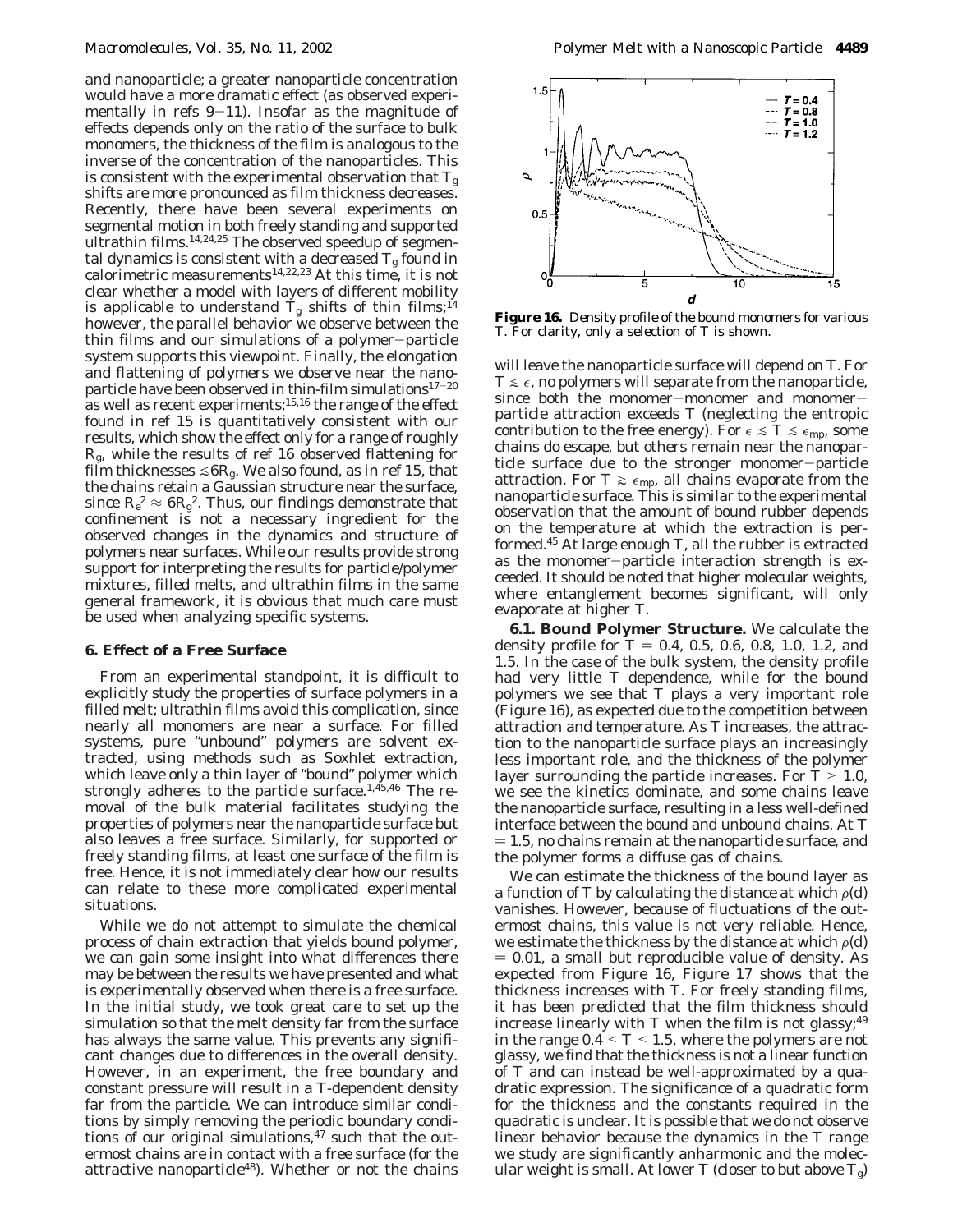

**Figure 17.** Thickness of the bound layer as a function of *T*.



**Figure 18.** Temperature dependence of the relaxation time  $\tau$  of  $F(q_0, t)$  for the bound monomers (open  $\Box$ ) and for the bulk system (filled  $\Box$ ). In both cases, the nanoparticle has attractive interactions.

it is possible that linear behavior may be observed, but such simulations are beyond the scope of the present study.

We checked the effect of increasing the strength of the monomer-particle attraction; increasing the monomer-particle attraction alters the density profile at small distances but has little effect on the density at larger distances. Additionally, the temperature at which all chains will unbind from the nanoparticle surface must also be higher, due to the increased attraction. Hence, for our system, the range, rather than the strength, of the attraction appears more important for the thickness of the polymer layer surrounding the nanoparticle. However, we point out that our chains are below the entanglement threshold; entanglement of outer layer chains with more strongly bound surface chains may show qualitatively different results when the interaction strength is changed.

**6.2. Bound Polymer Dynamics.** We first explore the change in dynamics of the bound polymers by comparing the relaxation time  $\tau$  of  $F(q_0,t)$  with that of the bulk system (Figure 18). We find that at each *T* the relaxation time of the bound system is significantly smaller than that of the bulk system; however, at low *T*, *τ* appears to increase far more quickly (in other words, the system appears more fragile<sup>50</sup>). Correspondingly, using a VFT fit (eq 6), we estimate  $T_0 = 0.25 \pm 0.25$ 0.02 for the bound system, larger than  $T_0 = 0.184 \pm 0.02$ 0.006 that we estimated for the bulk system.

The fact that *τ* is significantly smaller at each *T* for the bound polymers can be rationalized by again exam-



**Figure 19.**  $F_{self}(q_0, t)$  for the bound monomers by layer at  $T =$ 0.4. The system average is indicated by the dashed curve.

ining  $F_{\text{self}}(q_0, t)$ . Figure 19 shows that the layers closest to the nanoparticle surface are dramatically slowed, as we previously observed in the bulk system. However, as we approach the free surface of the bound polymers, the relaxation of  $F_{\text{self}}(q_0,t)$  is dramatically enhanced, such that the relaxation time of monomers in the outer layer is roughly 4 orders of magnitude faster than that of the innermost monomers.44 As a result (since there are many more monomers in the outermost layer than the innermost layer), the overall relaxation time of the system is reduced. The fact that the outermost monomers relax more quickly is not surprising since the monomers are unbounded on one side and thus can explore space with far fewer constraints on their motion. Indeed, enhanced chain mobility near free surfaces has been observed previously.14

#### **7. Discussion**

By varying the polymer/particle interactions and the surface-to-volume ratio, we are able to rationalize the observed changes in the dynamic properties due to surface interactions. Moreover, our results suggest that tentative predictions can be made for the structure and dynamics of systems where a relatively simple surface is present. The changes in surface dynamics give rise to the expectation that attractive interactions will increase  $\bar{T}_{\rm g}$  while very weak interactions can suppress *T*g. Such predictions are consistent with experimental observations in thin films. However, by also considering the free surface problem, we have seen that these predictions can be difficult to apply.

For systems with both a well-defined and a free surface, such as bound polymers and supported films, the interactions at each surface differ. The resulting large variation of the relaxation time between the two surfaces makes it difficult to predict how  $T_g$  will be affected for a given polymer-particle interaction strength and range. In the case of Figure 19, if the bound polymer region is thin (very few layers),  $T_{\rm g}$  will likely increase with attractive monomer-particle attractions. For a larger thickness of bound polymers (similar to the number of layers we observe), where outer layers of monomer relax far more quickly that inner monomers, *T*<sup>g</sup> will likely decrease. Furthermore, for a case with very thick bound polymer, one can imagine that such a disparity in time scales between the inner and outer layers could lead to the presence of two (or more) detectable glass transitions. Hence, while our results provide a clear indication of the effects of a single nanoparticle, the overall result on bulk properties will depend significantly on the specific system properties.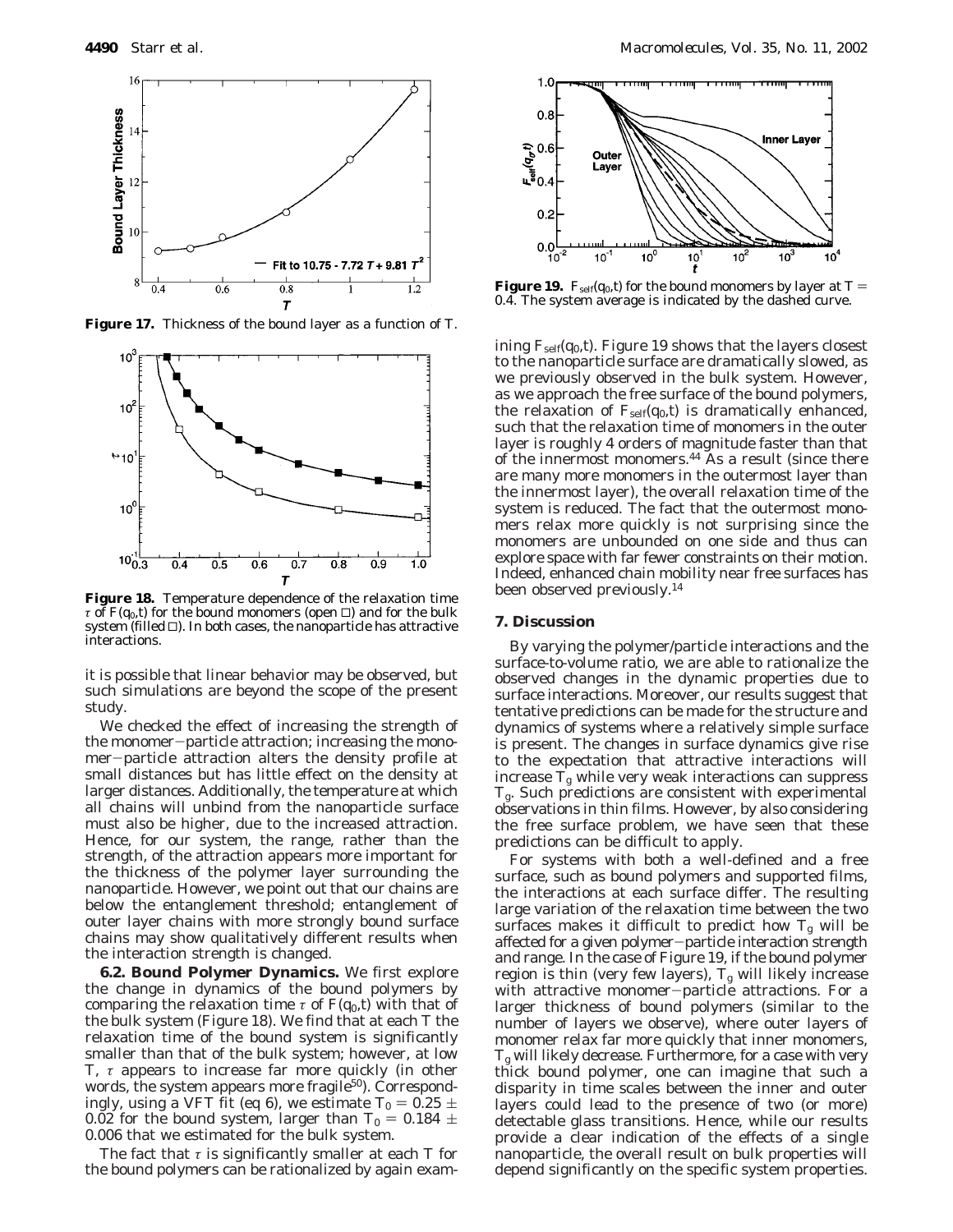When interpreting changes in the dynamic properties in a system with confinement of interfering surfaces, there are at least two obvious causes to be considered: (i) changes in local dynamics due to surface interactions and (ii) changes in global dynamics due to "interference" with "important" length scales. Generally, we have interpreted the dynamical changes in terms of a local layer based model, where the dynamics near a surface are altered by the surface interactions and bulk behavior is recovered sufficiently far from the surface. This interpretation appears robust for our results, since far from the nanoparticle surface the monomer dynamics are nearly identical to that of the pure system (as measured by the self-intermediate scattering function in Figure 10). However, recent studies on the spatially heterogeneous dynamics of polymer melts indicate the existence of a growing length scale on cooling, connected to the increased range of collective motion in the system.51,52 In the *T* range we consider, the length scale of this motion is still smaller than the separation of the periodic images of the nanoparticle,  $52$  and so focusing only on local changes near surfaces is appropriate. However, at lower *T*, when the length scale of correlated motion is larger, one must be careful to separate those effects that are local changes due to surface interactions from those that are global changes caused by interfering with naturally occurring length scales in the system. Hence, using *only* a layer-based model to explain changes in the experimentally measured  $T_{\rm g}$  may not be sufficient to understand the physics of confined systems near *T*g.

The parameters of our simulations were chosen such that the density far from the nanoparticle surface is the same as that of the pure melt we compare with. This was done to limit the source of structural and dynamic changes to the geometry and interactions of the nanoparticle. Experimentally, it is far more common that the pressure remains constant, and hence density varies. Relatively small changes in density can result in significant changes in the bulk dynamics and glass transition temperature. Hence, it is natural to ask whether the results here have relevance to a system at constant pressure. Clearly, the qualitative changes in surface dynamics, dominated by interactions, will be similar whether or not density changes. For bulk properties, the situation is not so obvious. At constant pressure, the addition of an attractive nanoparticle will result in an increased density. For most systems,  $T_{\rm g}$ increases with increasing density, and so the increase of  $T_g$  we observe would be amplified. Thus, our results should also be useful for interpreting changes at constant pressure, but a direct comparison would be useful to identify the quantitative differences between the systems.

**Acknowledgment.** We thank E. Amis, J. Douglas, Y. Gebremichael, C. Han, A. Karim, N. Lačević, A. Nakatani, and W. Wu for useful discussions.

#### **References and Notes**

- (1) Wypych, G. *Handbook of Fillers*; ChemTec Publishing: Toronto, 1999.
- (2) Donnet, J.-B., Bansal, R. C., Wang, M.-J., Eds.; *Carbon Black: Science and Technology*; Marcel Dekker: New York, 1993.
- (3) Roco, M. C., Williams, S., Alivisatos, P., Eds.; *Nanotechnology Research Directions: IWGN Workshop Report Vision for Nanotechnology in the Next Decade*; Kluwer Academic Publishers: Dordrecht, 2000.
- (4) Carrot, G.; Valmalette, J. C.; Plummer, C. J. G.; Scholz, S. M.; Dutta, J.; Hofmann, H.; Hilborn, J. G. *Colloid Polym. Sci.* **<sup>1998</sup>**, *<sup>276</sup>*, 853-859. Cole, D. H.; Shull, K. R.; Baldo, P.; Rehn, L. *Macromolecules* **<sup>1999</sup>**, *<sup>32</sup>*, 771-779. Caruso, F.; Mohwald, H. *Langmuir* **<sup>1999</sup>**, *<sup>15</sup>*, 8276-8281. Sarathy, K. V.; Narayan, K. S.; Kim, J.; White, J. O. *Chem. Phys. Lett.* **<sup>2000</sup>**, *<sup>318</sup>*, 543- 548. Gittins, D. I.; Caruso, F. *Adv. Mater.* **2000**, *12*, 1947. Watson, K. J.; Zhu, J.; Nguyen, S. T.; Mirkin, C. A. *Pure Appl.*
- *Chem.* **<sup>2000</sup>**, *<sup>72</sup>*, 67-72. (5) Karim, A.; Liu, D. W.; Douglas, J. F.; Nakatani, A. I.; Amis, E. J. *Polymer* **<sup>2000</sup>**, *<sup>41</sup>*, 8455-8458. Nakatani, A. I.; Chen, W.; Schmidt, R. G.; Gordon, G. V.; Han, C. C. *Polymer* **2001**, *<sup>32</sup>*, 3713-3722. Roberts, C.; Cosgrove, T.; Schmidt, R. G.; Gordon, G. V. *Macromolecules* **<sup>2001</sup>**, *<sup>34</sup>*, 538-543.
- (6) Barnes, K. A.; Karim, A.; Douglas, J. F.; Nakatani, A. I.; Gruell, H.; Amis, E. J. *Macromolecules* **<sup>2000</sup>**, *<sup>33</sup>*, 4177-4185. McCarthy, B.; Coleman, J. N.; Curran, S. A.; Dalton, A. B.; Davey, A. P.; Konya, Z.; Fonseca, A.; Nagy, J. B.; Blau, W. J. *J. Mater. Sci., Lett.* **<sup>2000</sup>**, *<sup>19</sup>*, 2239-2241. Okumura, Y.; Ito, K.; Hayakawa, R.; Nishi, T. *Langmuir* **<sup>2000</sup>**, *<sup>16</sup>*, 10278- 10280. Lordi, V.; Yao, N. *J. Mater. Res.* **<sup>2000</sup>**, *<sup>15</sup>*, 2770-2779. Ajayan, R. M.; Schadler, L. S.; Giannaris, C.; Rubio, A. *Adv. Mater.* **2000**, *12*, 750. Qian, D.; Dickey, E. C.; Andrews, R.; Rantell, T. *Appl. Phys. Lett.* **<sup>2000</sup>**, *<sup>76</sup>*, 2868-2870.
- (7) Feher, F. J.; Soulivong, D.; Eklund, A. G.; Wyndham, K. D. *Chem. Commun.* **<sup>1997</sup>**, *<sup>13</sup>*, 1185-1186. Schwab, J. J.; Lichtenhan, J. D. *Appl. Organomet. Chem.* **<sup>1998</sup>**, *<sup>12</sup>*, 707-713.
- (8) von Werne, T.; Patten, T. E. *J. Am. Chem. Soc.* **1999**, *121*, 7497–7505. Saujanya, C.; Ashamol; Padalkar, S.; Radhaa-<br>krishnan, S. *Polymer* 2001, 42, 2255–2258. Bronstein, L. M.: krishnan, S. *Polymer* **<sup>2001</sup>**, *<sup>42</sup>*, 2255-2258. Bronstein, L. M.; Chernyshov, D. M.; Velatsky, P. M.; Wilder, E. A.; Spontak, R. J. *Langmuir* **<sup>2000</sup>**, *<sup>16</sup>*, 8221-8225. Rong, M. Z.; Zhang, M. Q.; Zheng, Y. X.; Zeng, H. M.; Walter, R.; Friedrich, K. *Polymer* **<sup>2001</sup>**, *<sup>42</sup>*, 3301-3304. Friedlander, S. K.; Ogawa, K.; Ullman, M. *J. Polym. Sci., Polym. Phys.* **<sup>2000</sup>**, *<sup>38</sup>*, 2658-2665.
- (9) Cousin, P.; Smith, P. *J. Polym. Sci., Part B: Polym. Phys.* **<sup>1994</sup>**, *<sup>32</sup>*, 459-468.
- (10) Tsagaropoulos, G.; Eisenberg, A. *Macromolecules* **1995**, *28*, <sup>6067</sup>-6077.
- (11) Sombatsompop, N. *J. Appl. Polym. Sci.* **<sup>1999</sup>**, *<sup>74</sup>*, 1129-1139.
- (12) Starr, F. W.; Schrøder, T. B.; Glotzer, S. C. *Phys. Rev. E* **2001**, *64*, 021802.
- (13) Vacatello, M. *Macromolecules* **<sup>2001</sup>**, *<sup>34</sup>*, 1946-1952.
- (14) Forrest, J. A.; Jones, R. A. L. In *Polymer Surfaces, Interfaces, and Thin Films*; Karim, A., Kumar, S., Eds.; World Scientific: Singapore, 2000; p 251 and references therein.
- (15) Jones, R. L.; Kumar, S. K.; Ho, D. L.; Briber, R. M.; Russell, T. P. *Nature (London)* **<sup>2000</sup>**, *<sup>400</sup>*, 146-149.
- (16) Kraus, J.; Müller-Buschbaum, P.; Kuhlmann, T.; Schubert, D. W.; Stamm, M. *Europhys. Lett.* **<sup>2000</sup>**, *<sup>49</sup>*, 210-216.
- (17) Theodorou, D. N. *Macromolecules* **<sup>1988</sup>**, *<sup>21</sup>*, 1400-1410.
- (18) Kumar, S. K.; Vacatello, M.; Yoon, D. Y. *J. Chem. Phys.* **1989**, *<sup>89</sup>*, 5206-5215. (19) Kumar, S. K.; Vacatello, M.; Yoon, D. Y. *Macromolecules*
- **<sup>1990</sup>**, *<sup>23</sup>*, 2189-2197.
- (20) Wang, J.-S.; Binder, K. *J. Phys. I* **<sup>1991</sup>**, *<sup>1</sup>*, 1583-1590.
- (21) Mischler, C.; Baschnagel, J.; Binder, K., cond-mat/0012277.
- (22) van Zanten, J. H.; Wallace, W. E.; Wu, W. L. *Phys. Rev. E*
- **<sup>1996</sup>**, *<sup>53</sup>*, 2053-2056. (23) Wallace, W. E.; van Zanten, J. H.; Wu, W. L. *Phys. Rev. E* **<sup>1995</sup>**, *<sup>52</sup>*, 3329-3332.
- (24) Forrest, J. A.; Dalnoki-Veress, K.; Dutcher, J. R. *Phys. Rev.*
- *<sup>E</sup>* **<sup>1997</sup>**, *<sup>56</sup>*, 5705-5716. (25) Forrest, J. A.; Svanberg, C.; Revesz, K.; Rodahl, M.; Torell, L. M.; Kasemo, B. *Phys. Rev. E* **<sup>1998</sup>**, *<sup>58</sup>*, 1226-1229.
- (26) Lin, E. K.; Kolb, R.; Satija, S. K.; Wu, W. L. *Macromolecules* **<sup>1999</sup>**, *<sup>32</sup>*, 3753-3757.
- (27) Varnik, F.; Baschnagel, J.; Binder, K. *J. Phys. IV* **2000**, *10*, <sup>239</sup>-242.
- (28) Anastasiadis, S. H.; Karatasos, K.; Vlachos, G.; Manias, E.; Giannelis, E. P. *Phys. Rev. Lett.* **<sup>2000</sup>**, *<sup>84</sup>*, 915-918. (29) Bird, R. B.; Curtiss, C. F.; Armstrong, R. C.; Hassager, O.
- *Dynamics of Polymeric Liquids: Kinetic Theory*; John Wiley and Sons: New York, 1987; Vol. 2.
- (30) Grest, G. S.; Kremer, K. *Phys. Rev. A* **<sup>1986</sup>**, *<sup>33</sup>*, 3628-3631.
- (31) Rudisill, J. W.; Cummings, P. T. *Rheol. Acta* **<sup>1991</sup>**, *<sup>30</sup>*, 33- 43.
- (32) Kremer, K.; Grest, G. S. *J. Chem. Phys.* **1990**, *92*, 5057–5086.<br>(33) Bennemann, C.; Paul, W.; Binder, K.; Dünweg, B. *Phys. Rev.*
- *<sup>E</sup>* **<sup>1998</sup>**, *<sup>57</sup>*, 843-851. Bennemann, C.; Paul, W.; Baschnagel, J.; Binder, K. *J. Phys.: Condens. Matter* **<sup>1999</sup>**, *<sup>11</sup>*, 2179- 2192. Bennemann, C.; Baschnagel, J.; Paul, W. *Eur. Phys. J. B* **<sup>1999</sup>**, *<sup>10</sup>*, 323-334.